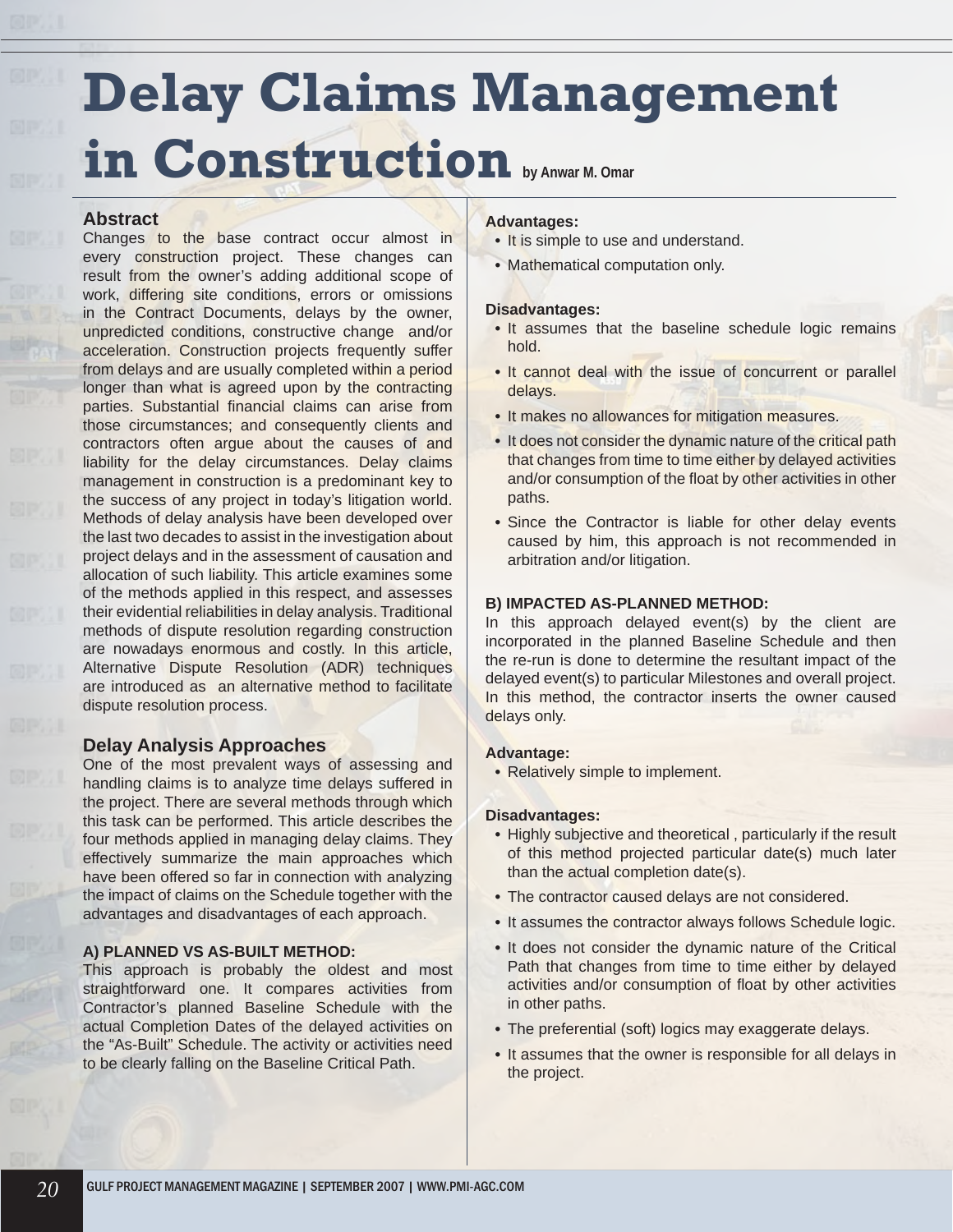Due to what is mentioned above, this approach is not recommended in arbitration and/or litigation.

#### **C) COLLAPSED AS-BUILT (KNOWN AS "BUT FOR" METHOD):**

The beginning point of this approach is to develop "As-Built" schedule that reflects the actual dates and actual sequence of schedule activities. In this method, the owner caused delay event(s) shall be removed from the As-Built schedule to show what the completion date for particular milestones and/or overall project completion would have been if the owner delay events had not occurred i.e. recalculate the schedule to determine new completion date in the absence of owner caused delays.

#### **Advantages:**

- As it is based upon the As-Built Schedule, the **•** certainty is enhanced that the outcome coincides with the actual situation on site.
- It is easy to understand.
- It is a technique that's well accepted and recognized **•** in arbitration and/or litigation.

#### **Disadvantages:**

- It assumes that the existence of As-Built Critical Path which can be perceived by the scheduler, in other words, methodology and application of technique is open to criticism between owner and Contractor.
- Since the process involves the re-construction **•** of the As-Built logic, the recreation of the Critical Path following the removal of the delay events may not be the same as the Critical Path that actually existed at the time of the delayed event/s.

#### **D) WINDOWS/SLIDE METHOD:**

Windows analysis (also known as contemporaneous method) is based on the analysis of the effect of delayed events on the entire length of the project by looking at the events which have impact within the Schedule at the reporting time period when the events occurred.

#### **Advantages:**

**∶** 

- This method considers the dynamic natures of the **•** critical path.
- It is a technique well accepted and recognized in arbitration and/or litigation.

#### **Disadvantages:**

**•** It is time consuming to develop.

#### **Categories of Delays:**

- Float consumption
- Inexcusable delay
- Excusable delay
- Compensable delay
- Concurrent delay
- Pacing delay

Generally, there are four causes of delays in projects, 1) Owner including agents e.g. project management firm, designers etc-. 2) Contractor including subcontractors, suppliers, vendors etc 3) Neither, e.g. Force Majeure, regulations etc. 4) Both of them i.e. concurrent delays.

Accordingly, delays can be classified as follows:

#### **Excusable compensable delays (E/C):**

These are delays caused solely by the owner's actions or inactions. These delays are not caused by the contractor and over which contractor has no control e.g. variations, work suspension, delays in approvals, differing site conditions .....etc. This type of delays typically results in time extension, increased overhead expenses and perhaps profit and bonds charges.

#### **Excusable non-compensable delays (E/N):**

These are delays over which neither the owner nor the contractor has control e.g. strikes, riots, exceptional adverse weather and Force Majeure. This type of delays typically results in time extension but no increase to overhead expenses.

#### **Non-excusable delays (N/N):**

These delays are caused by the sole actions or inactions of the contractor (also known as culpable delays) e.g. project mismanagement, insufficient workers and plants, delays in engineering/shop drawings production, failure to provide submittals in a timely manner ....etc. This type of delays typically does not result in time extension, nor increase in overhead expenses. The contractor shall be liable for the damages resulting from late completion as stipulated under the contract, or he shall pay for the acceleration damages to make up the lost time. Two or three of the stated delay categories may occur concurrently; the typical result is to defer based on the type of delays, e.g. excusable compensable delays (E/C) occur concurrently with nonexcusable delays (N/N), the outcome will be typically time extension i.e. reduction in late completion damages but no cost is associated with the delays.

#### **Dispute Resolution:**

Contract traditionally includes dispute clauses. These clauses detail to a greater or lesser degree, the process by which all contract disputes will be prosecuted. In general, there are four basic methods of resolving disputes in projects: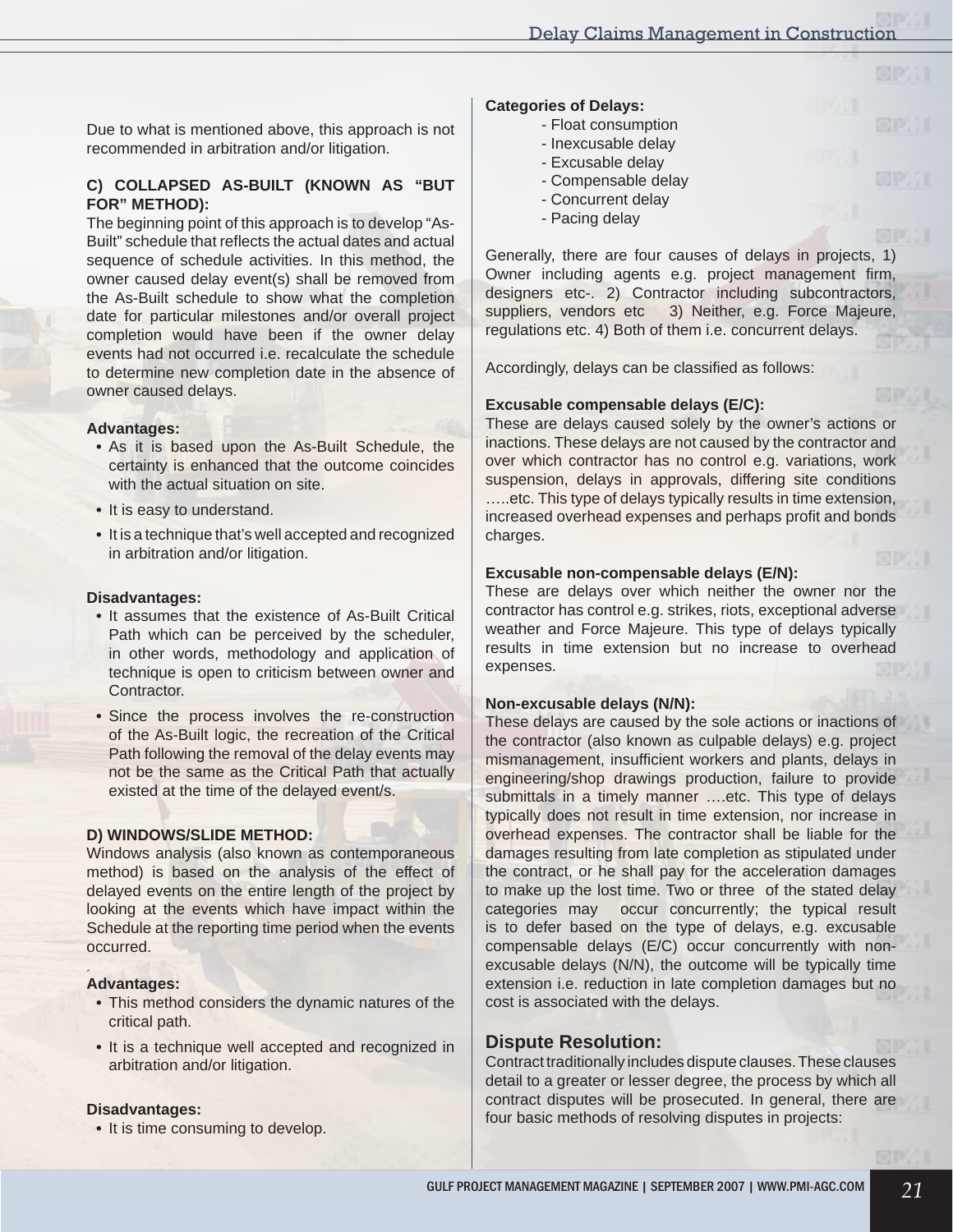**Negotiation:** Face-to-face negotiation between project teams in both organizations of the owner and the contractor. The concept is to discuss the disputed issues and to mutually reach an acceptable business solution to the problem.

**Mediation:** Mediation is a form of a structured negotiation between the parties utilizing the services of an outside neutral facilitator. The role of the mediator is generally to help bring the parties closer together in terms of persuasion until agreement on the reached solution. This process is largely controlled by both parties.

**Arbitration:** Arbitration is a more formal and legal process in which both parties no longer control either the process nor the outcome. In this process, the dispute is heard by an outside organization typically operating under a national or international set of rules. In most arbitration proceedings, the arbitrator's rule is enforceable at law in a court of a competent jurisdiction and may be appealed only for very limited causes.

**Litigation:** This is a formal lawsuit in court pursuant to the terms of contract and under the rules of the jurisdiction where the lawsuit is filed. Lawsuits are time consuming, lengthy and very expensive.

# **Alterative Dispute Resolution Techniques (ADR):**

As construction budgets and schedules for completion continue to tighten, current construction projects are increasingly fraught with tremendous risk. Claims and disputes over even the smallest issues can quickly escalate, with crippling consequences to the parties involved therein. The traditional methods of dispute resolution regarding construction are nowadays enormous and costly. Relationships between parties that were strained before litigation are often irrevocably broken during lengthy and acrimonious court battles.

Due to the cost and risk associated with litigation, construction professionals began searching for new ways to resolve disputes at earlier stages, with lower cost. Resolving construction disputes is easier when resolution occurs quickly at lowest possible levels of management and with less confrontation. It is always perfect to reach completion of all issues related to claims and disputes by the end of works execution. It is more interesting for all project stakeholders to find a close out report about the project showing that all variations, claims and disputes, arising during the course of execution have been finalized and agreed upon , and the related registers are also mentioned therein .